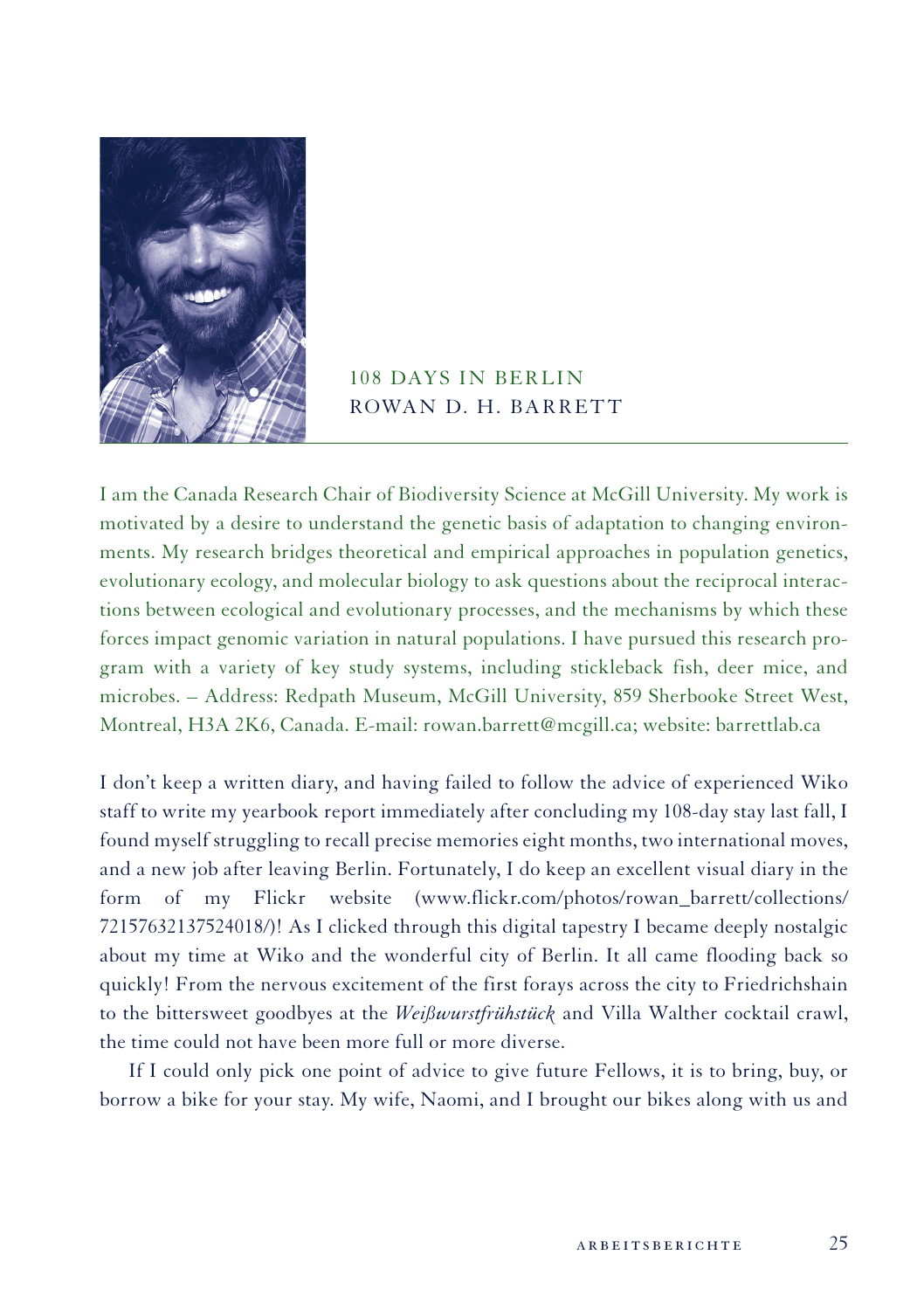these became our passports to explore the city with absolute freedom from train and bus routes or schedules. Berlin is a fantastically bike-friendly city, and this is by far the best way to experience your new home. Just a few scattered highlights from our ever-expanding adventures around the city: spooky relicts of the Cold War adorned with graffiti on Teufelsberg, a cacophony of sounds in the most unlikely of places during the musical festival at Tempelhof Airport, riots of color and smell at the Turkish market, athletic prowess on the pitch and spilled beer in the stands during soccer matches at the Olympic Stadium, smoky air and thudding beats at subterranean night clubs in Kreuzberg, retro treasures amongst the junk and performers at Mauerpark, fantastical art pieces nestled among the office towers in Charlottenburg, snow-blanketed trails crunching under bike tires while cycling in Grunewald Park, opulent architecture in Potsdam, sifting through vintage clothes for sale inside an old shipping container in Prenzlauer Berg, the profound competing for space with the mundane at Art Berlin Contemporary, botanical fireworks at the *Flohmarkt*, austere Soviet monuments in Treptower Park, fiery carpets of yellow and orange leaves along the Hasensprung, and dazzlingly creative street art peering down from walls along the Spree. Every week brings a new surprise in Berlin, and as wonderful as the Wissenschaftskolleg is, excursions out of the Western side of the city are always rewarding!

Ah, and the work? Yes, there was plenty of that too. Being away from my lab bench at Harvard, and also being unable to do my usual field trips to study mice in Nebraska, meant that I could focus on a few key objectives. A large goal for the semester was to write a series of grant proposals that would be instrumental in helping me set up my new lab at McGill University, where I would be starting my first faculty position in a year's time. During September and October I managed to write applications for a Canada Research Chair, a Canada Foundation for Innovation grant, a National Science and Engineering Research Council Discovery grant, and a National Science and Engineering Research Council Research Tools and Infrastructure grant. I am happy to report that these applications were successful, and as I sit here in Montreal a year later I am busy putting the funds to good use and getting my first students set up with their research projects. In November and December I turned to analysis of a large-scale genomics dataset that I had generated from the previous year's field and molecular efforts, and also worked on two manuscripts. The first investigated the genetic basis of adaptive pigmentation in deer mice and has since been published in *Science*. This paper focuses on a classic story of adaptation – rapid evolution of pigmentation of mice inhabiting the Nebraska Sand Hills –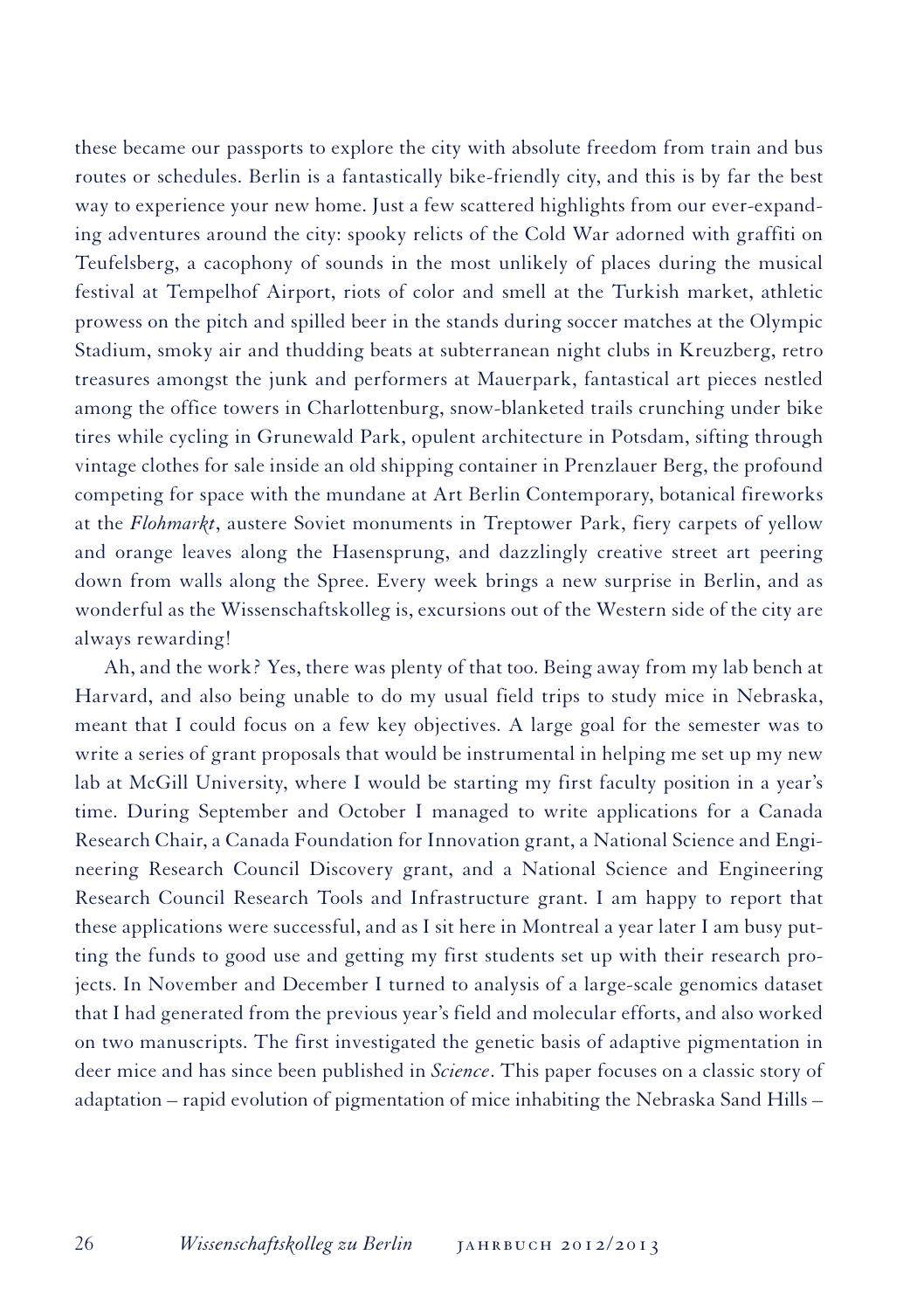first described by natural historians in the 1940s. In previous work, my colleagues showed that changes in gene expression at a major effect locus (*Agouti signaling protein*) could lead to an overall lighter coat color in mice. In this new paper we dissect the major-effect *Agouti* locus to show, quite surprisingly, that this gene fractionates into multiple smallereffect mutations, each with a specific effect on pigmentation (e.g., dorsal versus ventral hair color) and showing strong evidence of having been favored by natural selection in the past. The work highlights the extraordinary fine-tuning of genetic and phenotypic variation possible during adaptation and demonstrates the importance of going beyond genelevel resolution to understand the specific mutations implicated in adaptive evolutionary changes. In particular, lighter-colored mice do not evolve through a single change in a gene that simultaneously changes multiple pigmentation traits. Instead, distinct mutations have very precise effects on different aspects of coat color, and together these different changes are assembled through evolution to lead to lighter-colored mouse populations. The second paper investigated the role of molecular plasticity in the temperature tolerance of fish and is currently in review at *Evolution*. We show how temperature-dependent gene expression has been important for allowing marine sticklebacks to colonize freshwater environments, and thereby demonstrate the importance of molecular plasticity in facilitating adaptation to novel environments. In November I also gave talks at the Leibniz Institute of Freshwater Ecology and Inland Fisheries (and enjoyed my bike ride across Berlin to the banks of the Müggelsee, where the institute is located) and at the Institute of Biology at the University of Basel in Switzerland (combined with a quick side trip to the Alps to play in the mountains!).

Throughout all of these months I also participated in the Evolution Discussion Group with a number of other Fellows. This weekly meeting served as an excellent opportunity for us to read a diverse range of papers and learn from each other's different expertise on the topics. I found it very helpful to have a number of non-evolutionary biologists as participants, who expertly forced the rest of us to question (or at least better explain!) many of our deeply held assumptions about various evolutionary principles. This interdisciplinary boiling pot is of course a *raison d'être* of the institute and reflects the simple brilliance of the Wiko endeavor. Bring a group of intellectually curious and extremely diverse people together, place very few restrictions on their time, and let things evolve! Naturally, there can be difficulties in communication when individuals used to being immersed in their own disciplines are forced to try to explain their work to people in wildly different fields, but this is part of the fun, and always an interesting challenge!